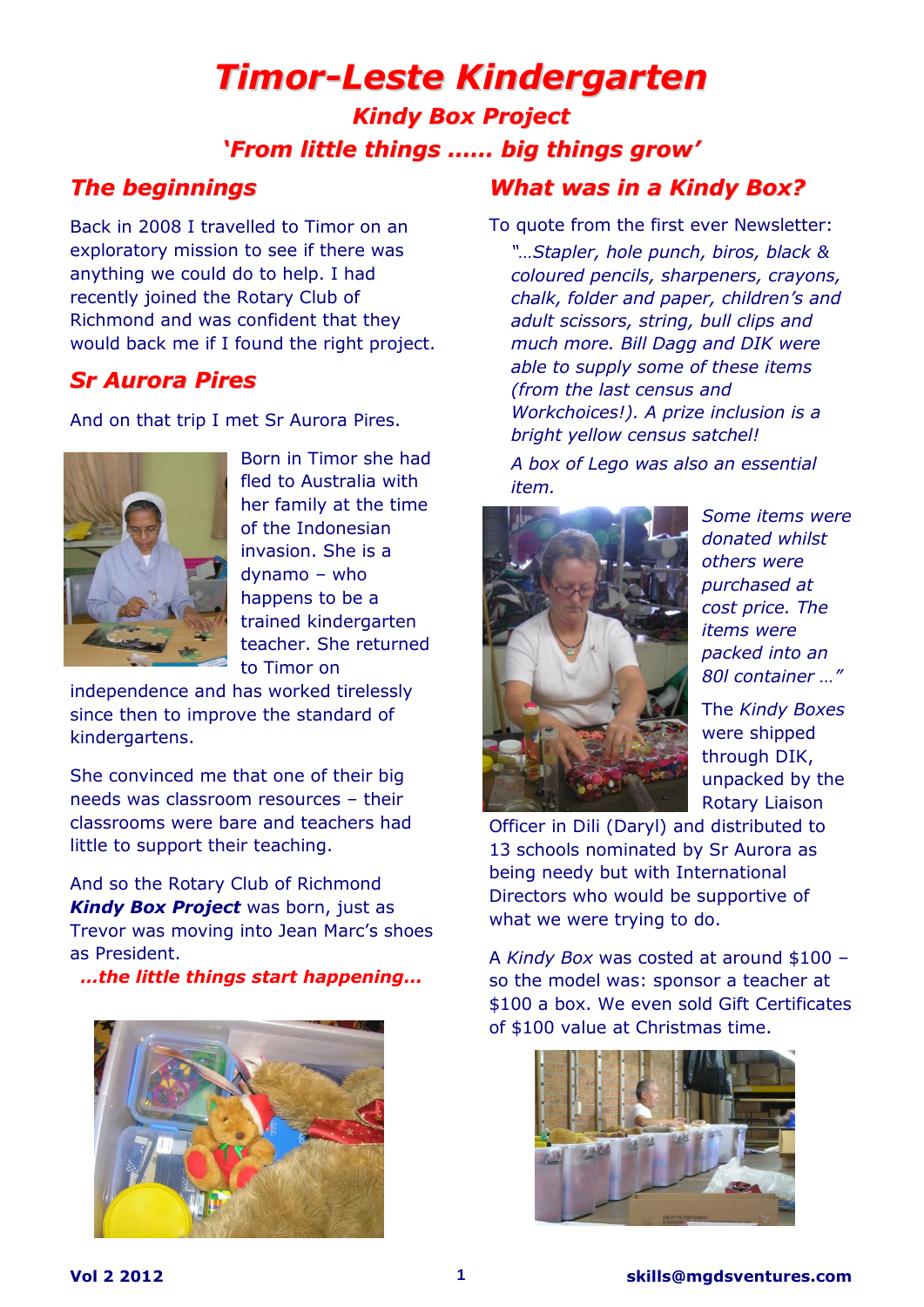# *Timor-Leste Kindergarten Kindy Box Project 'From little things …… big things grow'*

### *And then?*

#### *. the little things start growing …*

As the project grew and we became more involved in teacher training, the *Kindy Box* needed to supply specific resources. They needed to match the curriculum: Handwriting, Reading to Children, Gross Motor, Fine Motor and Literacy.



So we needed skipping ropes, bean bags, bats, balls, story books, pencils and grips, stencils, lacing cards, jigsaws, educational activity sheets and more. With our focus shifting to the strictly



educational, there was less time to source donated items of a general nature.

Whilst members and friends of the Rotary Club had enjoyed the *networking* and *hands on* of packing Kindy Boxes, no one stepped forward at that time to take on the sourcing and co-ordination role, so this aspect of the project continued to drop off.

The other difficulty we were experiencing was storage – there's not a lot of double garages and sheds around the club! So resources had to be boxed as they were sourced and then sent to DIK for storage ('just in time').

## *How did we see the future?*

#### **…. and growing …**

Trevor and I had always seen this as a project that would just keep growing.

But **we needed to keep the focus on training** – unless teachers had the knowledge, resources were next to useless as teachers didn't know what to do with them!

#### **So both training and resources are essential, but the training becomes the project driver.**

The \$ would also become an important factor when we started to spread our wings. More schools meant more dollars. And also, for sustainability, the Timorese had to have a more affordable model.

The generous and far sighted vision of President Rob in 2011 in agreeing to fund the *Kindy Boxes* for one more year gave us the time needed to closely scrutinize what we were sending and reduce it to the absolute minimum, particularly in terms of cost and labour. I then produced a document specifying the essential items, their cost and source (that document was circulated to the club).

#### **At this stage the minimum resources required cost about \$500 per class.**